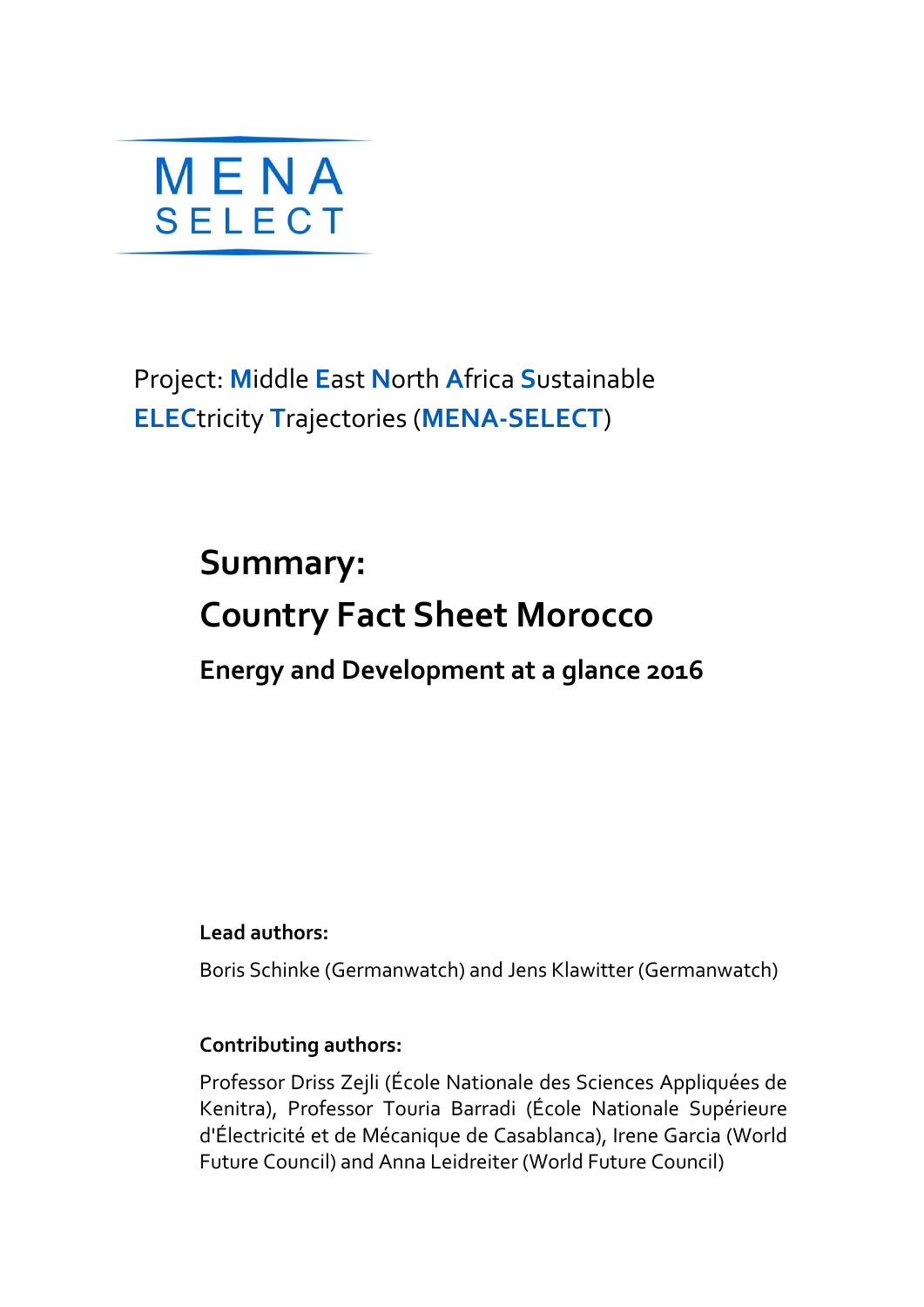

"Observing, analysing, acting" – under this motto the independent non-governmental organization Germanwatch has been engaged since 1991 for global equity and the preservation of livelihoods. The politics and economics of the North, with their global consequences, stand at the centre of our work.

Project partners







**International Institute for Applied Systems Analysis** 



**Wuppertal Institute** for Climate, Environment<br>and Energy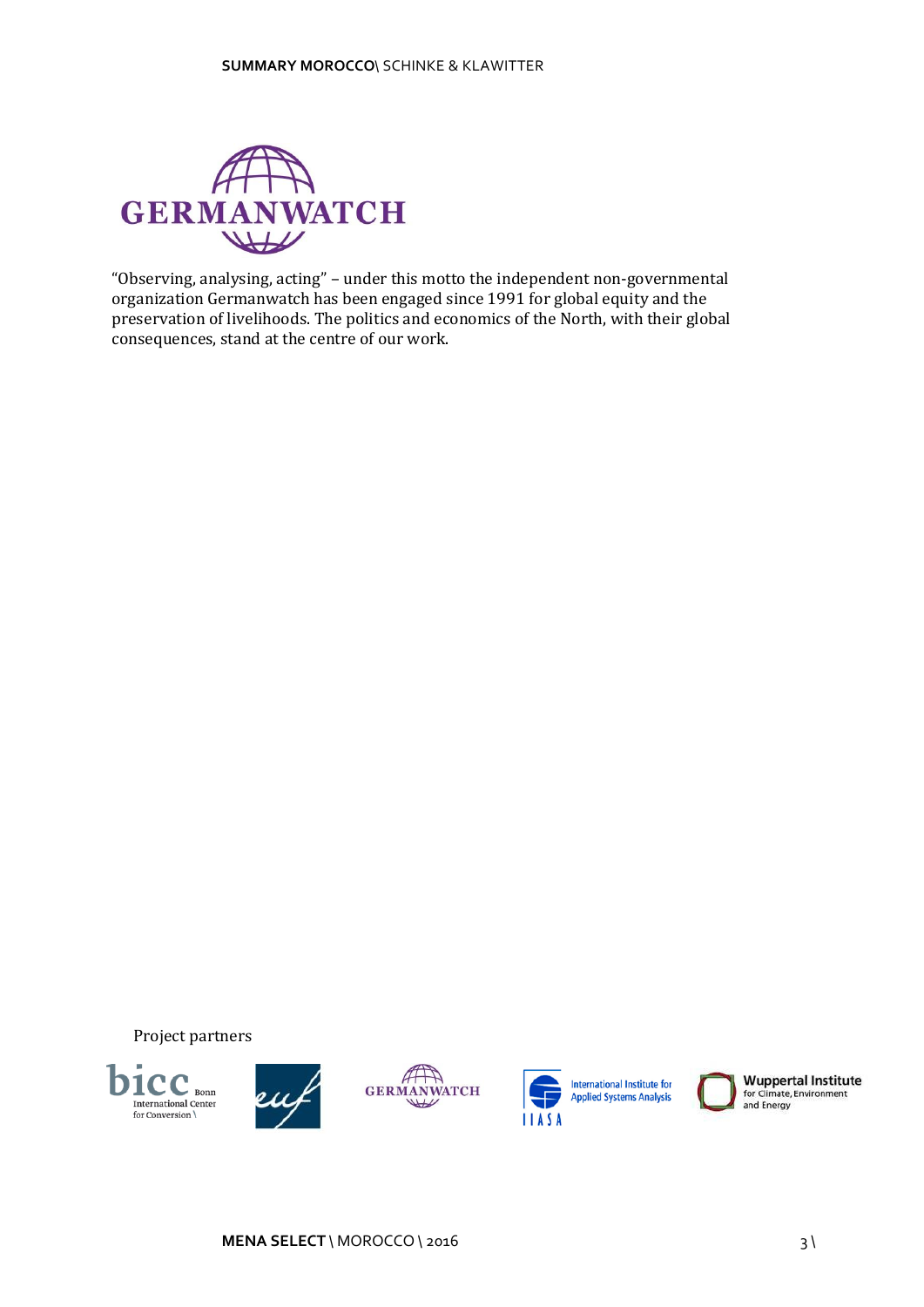# **CONTENTS**

| Legislative conditions for participatory governance in the electricity sector 10 |
|----------------------------------------------------------------------------------|
|                                                                                  |
|                                                                                  |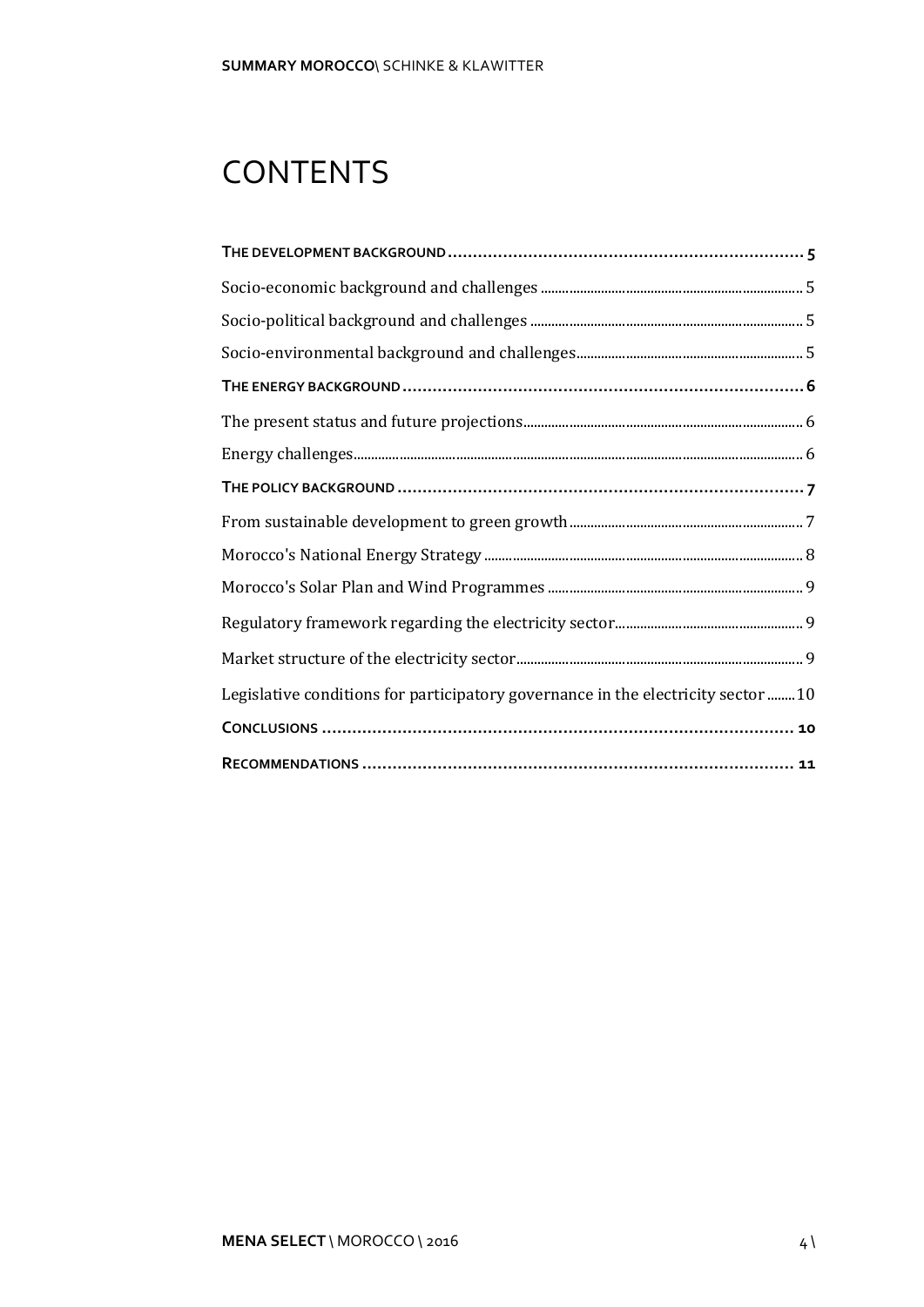### <span id="page-3-0"></span>THE DEVELOPMENT BACKGROUND

### <span id="page-3-1"></span>**Socio-economic background and challenges**

As a result of stable economic growth rates and boosted shared prosperity, Morocco has significantly improved its human development status. In regards to GDP by sector, the Moroccan economy is currently shifting toward a new growth model based on increasing shares of higher value-added industries and services. However, agriculture remains one of the most important pillars of the Moroccan economy. Notwithstanding its recent progress the kingdom still faces considerable socio-economic challenges, such as unemployment rates among the youth and women, a lack of competiveness in non-primary sectors, trade deficit, regional disparities, and gender inequalities.

### <span id="page-3-2"></span>**Socio-political background and challenges**

Morocco is a constitutional monarchy, where the King, despite the constitutional revision in July 2011, remains the pre-eminent state authority with extensive powers. The parliament consists of two chambers: the *Chamber of Counsellors*, whose members are indirectly elected for nine years, and the *Chamber of Representatives*, whose members are directly elected for five years. Notwithstanding that the Government of Morocco (GoM) has made progress in pursuing political reforms, Morocco still faces substantial sociopolitical challenges in the fields of good governance and corruption as well as for balancing political power and democratic demands.

### <span id="page-3-3"></span>**Socio-environmental background and challenges**

Morocco's principle geographic features, i.e., a large sea front, high altitude mountainous areas and its large extension in latitude, result in great spatialtemporal temperature and precipitation variations with strong impacts on the country's water resources, plant canopy, and agricultural production. Defined as a "water scarce" country that is characterized by an overall lack of productive arable land, the environment in Morocco is subject to strong pressure due to demographic growth, urbanization and climate change impacts. Socio-environmental challenges include in particular: decreasing and more erratic precipitation, increasing temperatures, decreasing water quantities and quality, soil degradation, air pollution, and solid hazardous waste.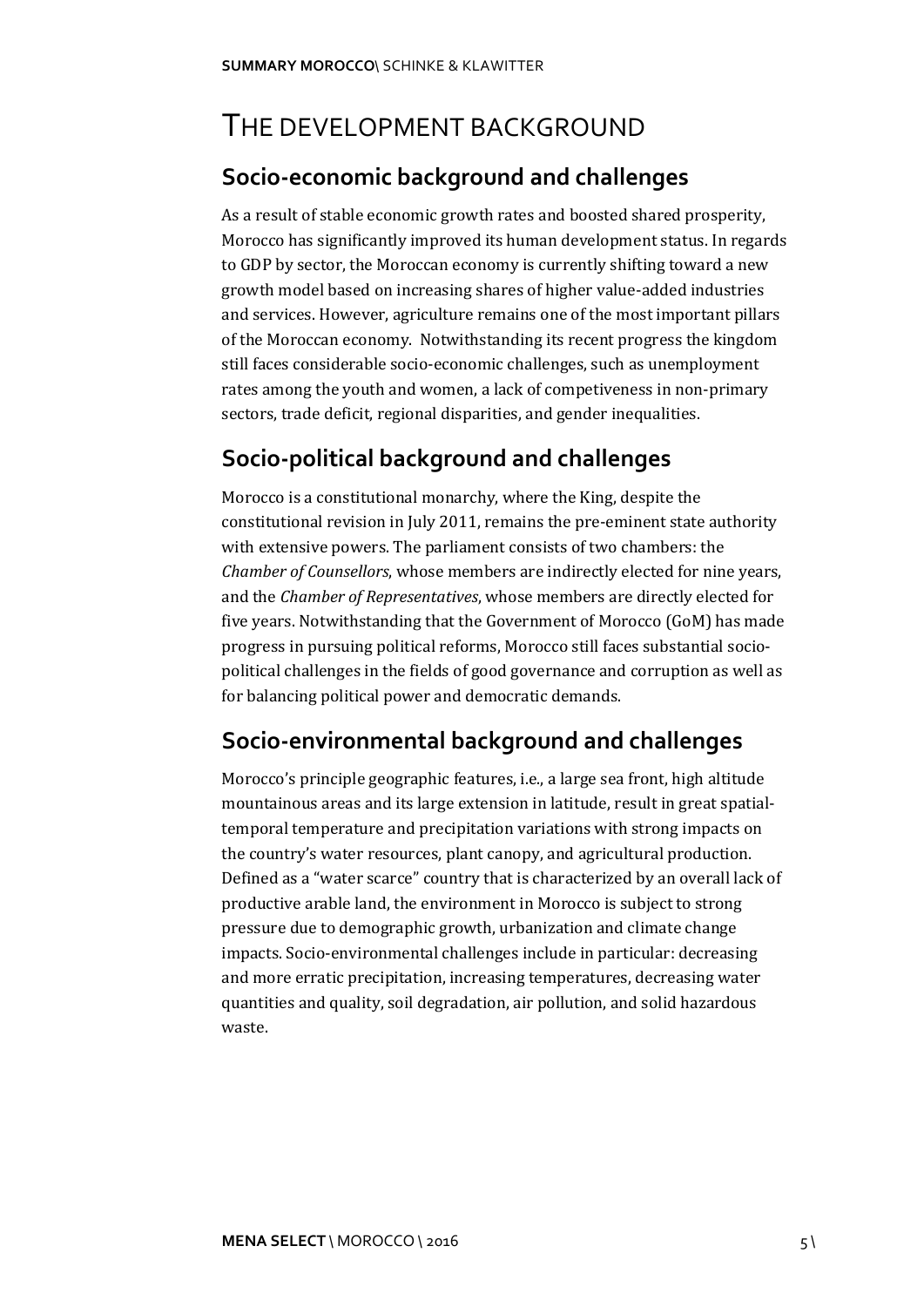### <span id="page-4-0"></span>THE ENERGY BACKGROUND

### <span id="page-4-1"></span>**The present status and future projections**

Morocco's *Total Primary Energy Supply (TPES)* has grown considerably over the last decades and reached 18.8 Mtoe in 2012. Today, the country's energy mix is dominated by oil (67.6% of TPES), followed by coal (16.1% of TPES), biofuels and waste (7.4% of TPES), and natural gas (5.7% of TPES). Morocco's *Total Final Consumption (TFC)* was 14.3 Mtoe in 2012 and increased drastically since the 1970's. The largest consumer of energy in Morocco is the transport sector (33.2%), followed by the industry (26%), and the residential and commercial sectors (20.4%).

Morocco's electricity generation grew by 6-7% per year between 2002 and 2012 to satisfy the demand. The country's total installed power generation capacity of 7,994 MW generated 28 TWh of electricity in 2014. Morocco also imports electricity from abroad (Spain and Algeria). The industry sector is the biggest consumer of electricity in Morocco (43.6%), followed by the residential sector (32.8%) and the commercial sector including agriculture (22.4%), while the transport sector accounts only for 1.2% of the electricity demand. According to *Morocco's Ministry of Energy, Mines, Water and the Environment (MEMEE)*, future primary energy demand could reach 26 Mtoe in 2020 and 43 Mtoe in 2030 (between 36.6 and 54.5 Mtoe). Estimates for Morocco's future electricity consumption differ but *MEMEE* estimates that national consumption could reach 49 TWh/y by 2020 and 65 TWh/y by 2025.

With regard to renewable energy (RE) sources, Morocco has huge potential and favourable conditions – especially for wind and solar energy, but there exist also a great potential for bioenergy, because of the huge generation of agricultural, animal, and municipal waste. In spite of its great RE potential the country is currently turning its attention to domestic unconventional fossil fuel deposits and progressively exploring the extraction of oil shale both onand offshore as well as nuclear energy.

### <span id="page-4-2"></span>**Energy challenges**

Apart from enforcing an enabling investment and institutional environment the energy/electricity system in Morocco is characterized by four challenges:

*Increasing CO2 emissions:* Despite the country's efforts in RE policy- $\mathcal{N}$ making, its national energy consumption is still highly dominated by fossil energy carriers. As a consequence total  $CO<sub>2</sub>$  emissions are anticipated to closely follow the rising energy demands and increase substantially in the mid-long term.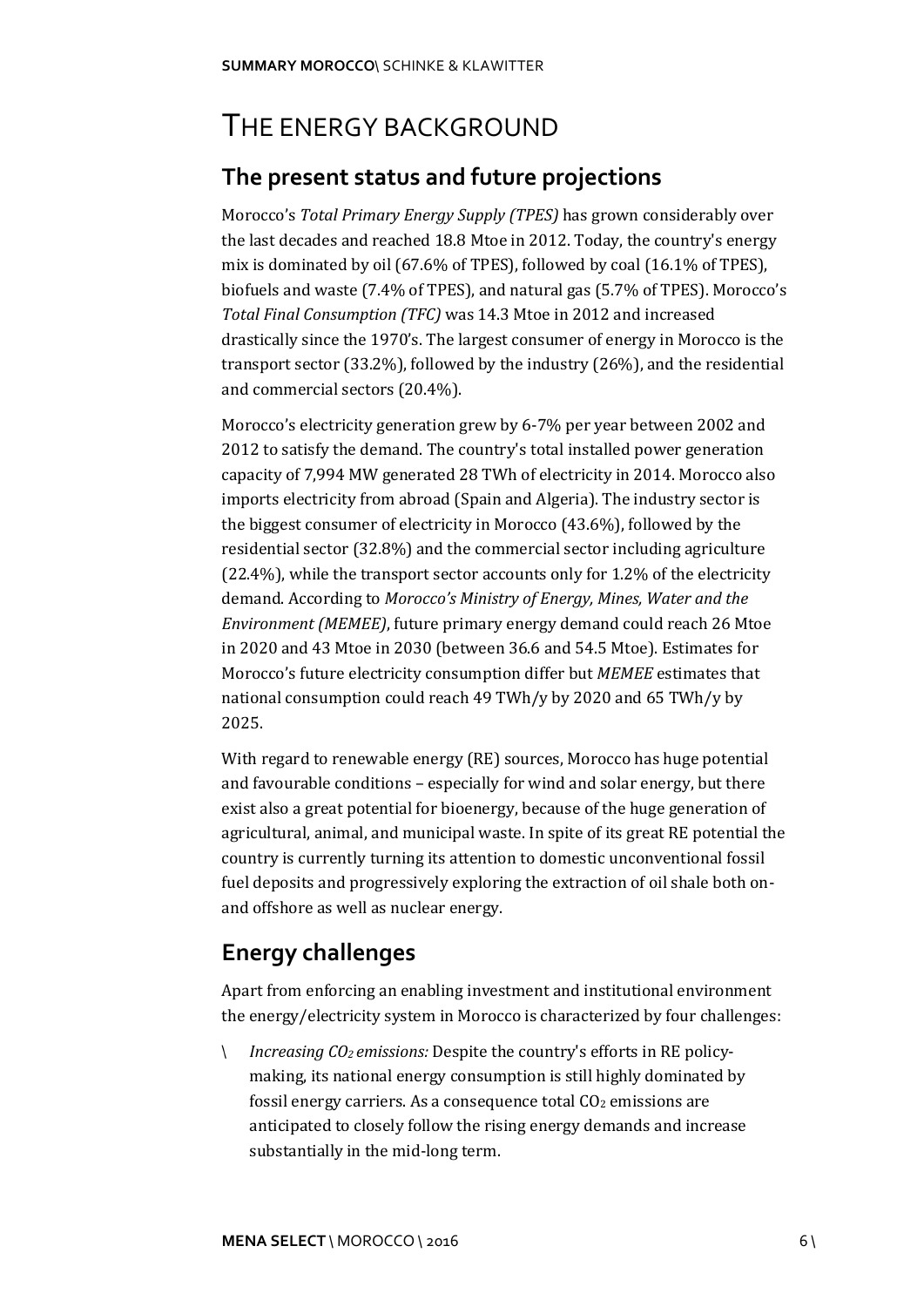#### **SUMMARY MOROCCO**\ SCHINKE & KLAWITTER

- $\mathcal{N}$ *Electricity system stability:* Meeting Morocco's growing demand will require substantial investments in additional power generation capacity, transmission and distribution infrastructure as well as storage. Additionally, the integration of large amounts of intermittent RE capacities with different load types will create challenges for maintaining grid stability, power balancing and reliability of supply.
- $\Lambda$ *Electricity prices and subsidies:* While subsidies for gasoline, diesel and kerosene were almost eliminated since 2007, electricity prices in Morocco do not represent the real costs as they are below average costs of production and transmission. This creates a significant financial burden on the national budget.
- *Energy import dependence:* Unlike some of its neighbors in the region,  $\Lambda$ Morocco is highly dependent on imported hydrocarbon energy. These energy imports negatively affect Morocco's trade balance and make Morocco's economy and political stability vulnerable to global price fluctuations.

### <span id="page-5-0"></span>THE POLICY BACKGROUND

#### <span id="page-5-1"></span>**From sustainable development to green growth**

<span id="page-5-2"></span>Morocco's overall vision towards sustainable development is defined as "reaching a low-carbon and climate change resilient development" that encompasses all sustainability dimensions. The operationalization of this vision follows a hierarchical structure: the *National Constitution* of 2011, which contains two Articles that have reference to sustainable development, is followed by the *National Charter for Environment and Sustainable Development (CNEDD)* and its corresponding *Framework Law 99-12* which explicitly consider all sectors and address all responsible authorities in order to mainstream sustainable development in Morocco. For the implementation, two levels can be distinguished: The first level is characterized by rather comprehensive, national strategies and initiatives that aim at achieving poverty-reducing sustainable development, whilst taking steps to preserve the environment. The second level is characterized by several rather specific, sector-based strategies, plans and programs to which Morocco has committed major public investments.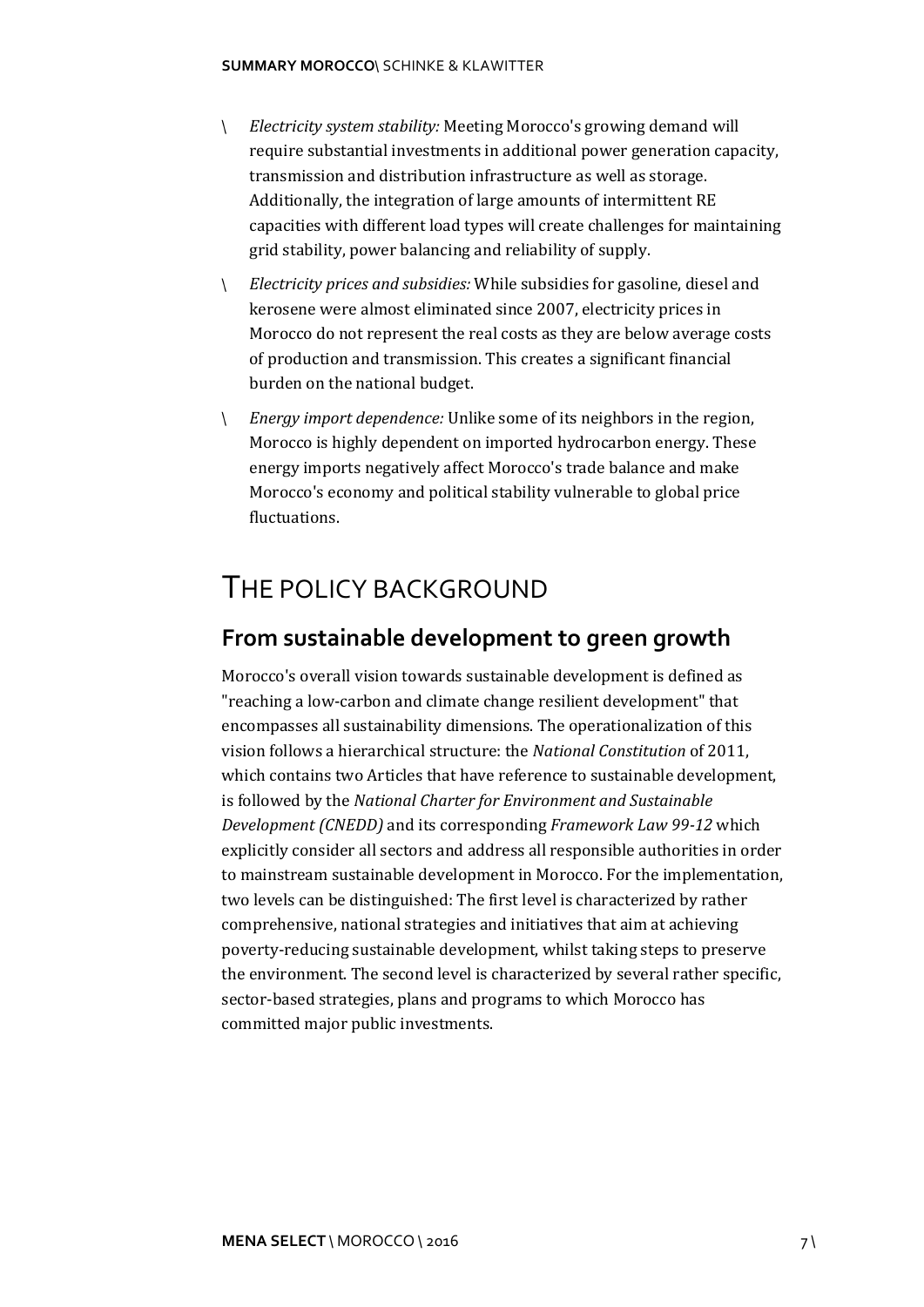### **Morocco's National Energy Strategy**

Morocco adopted its *National Energy Strategy (NES)* with corresponding targets for 2020 in 2009 and renewed it in 2015/2016 with targets until 2030. The targets of reaching 42% installed RE capacity by 2020 and 52% by 2030 respectively were complemented by numbers for envisioned power capacities (see fig. 1 and 2).



*Figure 1*: Total and assumed installed capacity in Morocco for 2015 and 2030 (Authors' calculations based on *ONEE* and *MEMEE* data).



*Figure 2*: Shares of installed capacity in Morocco for the years 2015 and 2030. (Authors' calculations based on *ONEE* and *MEMEE* data).

However, Morocco has not simply prioritized its renewable ambition out of concern for the climate or for energy security reasons, but rather as a "green stimulus" to achieve multiple development objectives, such as, long-lasting dividends in terms of economic growth, job creation and skill development, through integrated solar and wind development projects along the renewables value chain.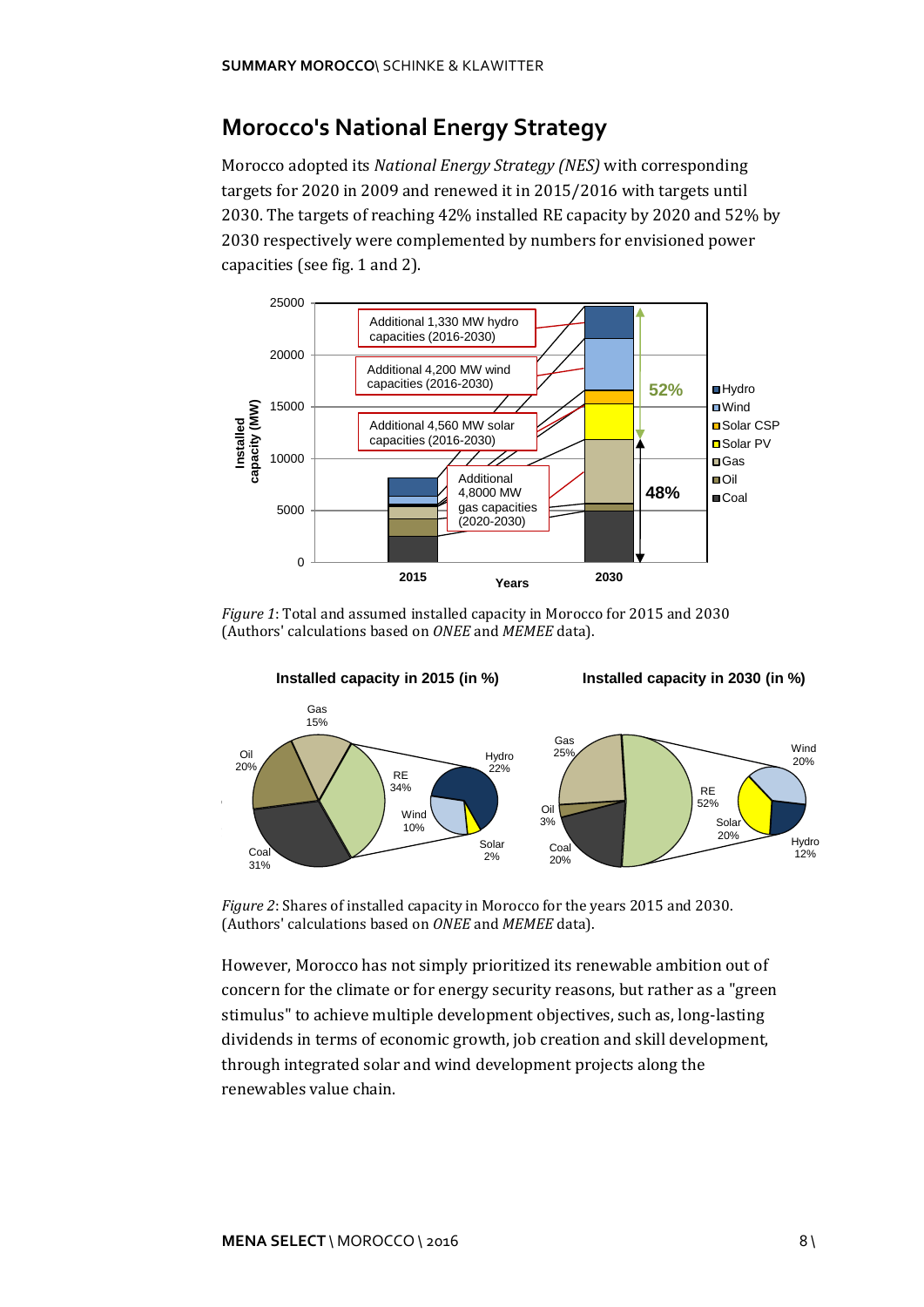#### <span id="page-7-0"></span>**Morocco's Solar Plan and Wind Programmes**

While hydro-electric power capacity has been a crucial element of the kingdom's energy system for many decades and is expected to reach 2,000 MW by 2020 and up to 3,100 MW (additional 1,330 MW from 2016-2030) by 2030, two ambitious programs were developed to boost Morocco's solar and wind development. The *Moroccan Solar Plan (Noor)* aims to reach 2,000 MW installed solar power capacity (PV and CSP) by 2020 and roughly 4,800 MW by 2030 (additional 4,560 MW from 2016 to 2030). The *Moroccan Integrated Wind Program* aims to achieve 2,000 MW installed wind power capacity by 2020 and up to 5,000 MW by 2030 (additional 4,200 MW from 2016 to 2030). In light of these plans, multiple large- and medium-scale solar and wind projects will be installed in different sites.

#### <span id="page-7-1"></span>**Regulatory framework regarding the electricity sector**

Over the past two decades, many different decrees and laws have been issued that shape the current structure of Morocco's electricity sector. In general, increasing steps towards liberalisation of electricity and towards the use and support of RE within Morocco's legal framework can be recognized. Most notably, in 2010, law 13-09 was promulgated ("renewable energy law") that sets out the legislative framework for the promotion of RE.

#### <span id="page-7-2"></span>**Market structure of the electricity sector**

<span id="page-7-3"></span>The national utility *Office National de Electricité et de l'Eau Potable* (*ONEE*) has a dominant role in Morocco's electricity market as it operates throughout the whole value chain (generation, transmission and distribution). There exist several ways to generate electricity in the Moroccan market: a) electricity directly generated by *ONEE*, b) IPPs selling electricity to *ONEE* with individually negotiated PPAs, c) self-production, and d) IPPs selling RE based electricity to large consumers via PPAs.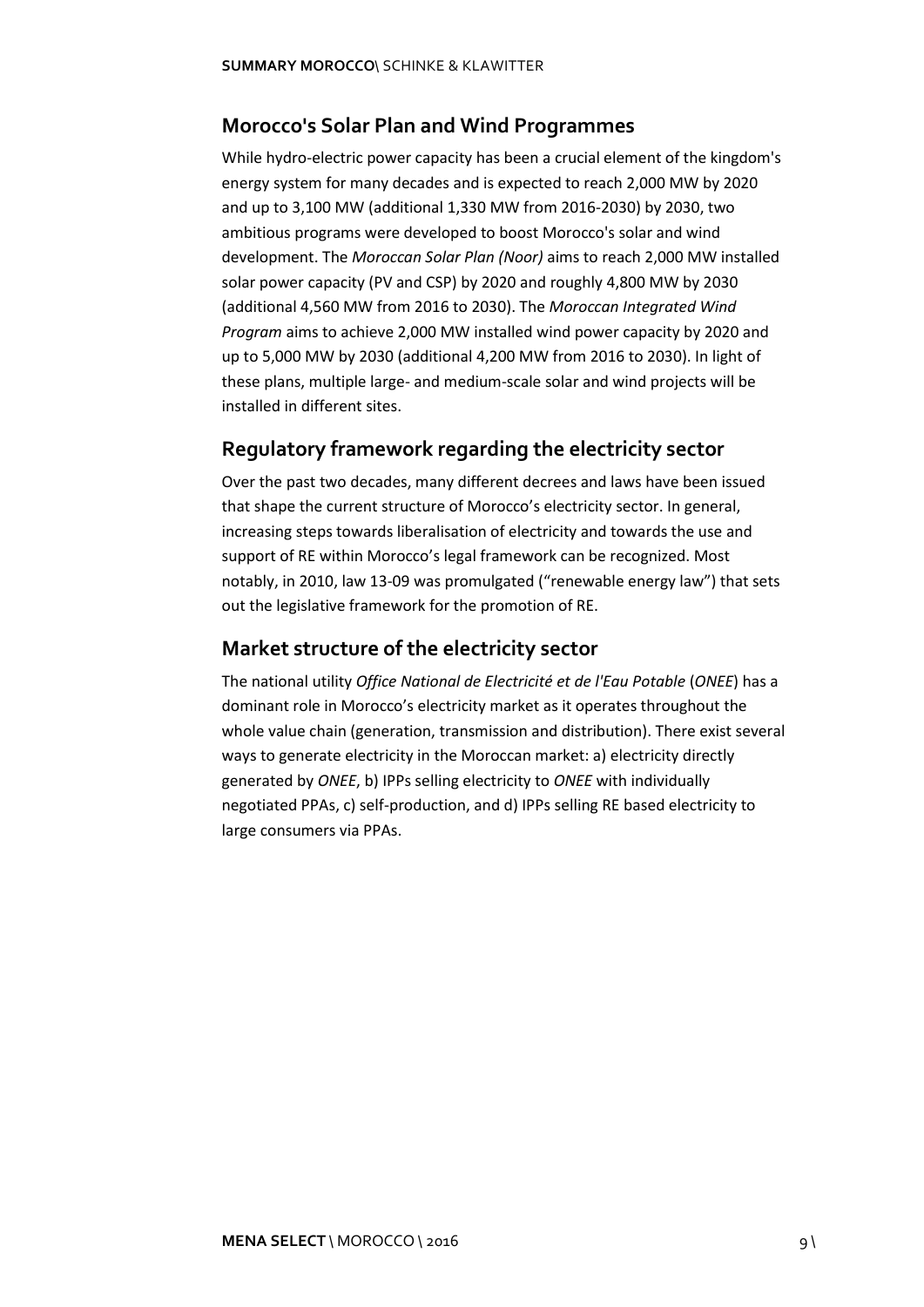### **Legislative conditions for participatory governance in the electricity sector**

In response to the demands of the Arab Spring in 2011, Morocco has made substantial efforts in strengthening democracy and rebalancing powers towards an inclusive development model based on a more open and decentralized system of governance. As stated in the preamble of the *National Constitution* of 2011, the kingdom is pursuing the process of consolidating and reinforcing the "principles of participation, pluralism and good governance" in its legislative framework in order to construct a state of democracy and the rule of law. Although the legislative framework required for ensuring procedural and distributive justice in developing utility-scale power projects in Morocco is still being shaped, important aspects aiming to promote participatory governance are already enshrined in different national documents and international documents that Morocco has ratified.

## <span id="page-8-0"></span>**CONCLUSION**

<span id="page-8-1"></span>While Morocco's approach to sustainable development was mainly related to environmental protection at the beginning, the GoM explicitly set low-carbon and climate change resilient development as its strategic development priority after the millennium. As a result, numerous sectoral strategies, plans and programs have been initiated over the last decade in order to achieve poverty-reducing sustainable development whilst taking steps to preserve the environment. Additionally, Morocco put in place its *NES* aiming to reach a share of 52% of installed power capacities from RE sources by 2030. Although considered a role model for RE policy-making and despite the Moroccan context being favorable for establishing a low-carbon economy, room for improvement yet remains. Even greater leaps forward towards a low-carbon development pathway could be achieved if existing sectoral development policies were to be aligned closely with the RE policy framework towards an integrated *Low-Carbon Development Strategy* based on high shares of RE.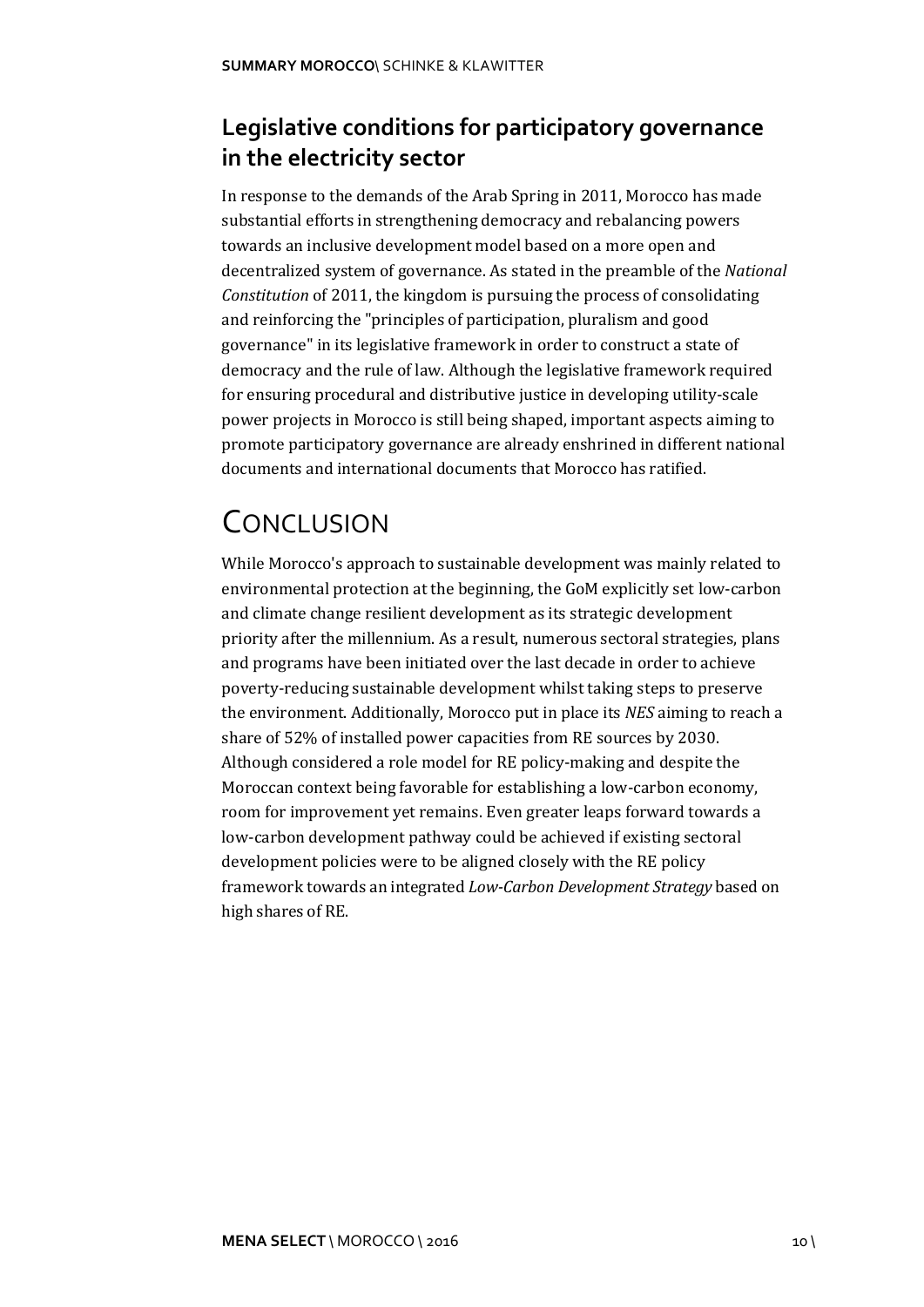### RECOMMENDATIONS

Morocco's recent progress towards low-carbon development is commendable. Nevertheless important challenges still need to be addressed in order to unlock the full development potential of a sustainable electricity system. The following recommendations are provided to shed light on different political aspects that should be improved in order to arrive at a integrated and coherent *Low-Carbon Development Strategy* based on high shares of RE.

- **1. Improve institutional set-up and policy coherence:** For bridging the existing sectoral divides and harmonizing the often non-convergent interests at the institutional and policy level two recommendations are given to the GoM:
	- a. Improve the sectoral interplay between and within relevant governmental institutions to jointly work on RE by promoting transparency and collaboration as well as minimizing institutional fragmentation (especially between institutions dealing with energy, education, industry and employment, such as e.g., *MEMEE, MoE, MoI, ONEE, MASEN* and *ADEREE*);
	- b. Create an integrated energy and development policy framework (including a framework for private finance in RE) by removing inconsistencies, providing clarity (particularly on a) status of selfconsumers, and b) role of the low-voltage grid), as well as accompanying energy policies with affirmative development initiatives geared towards the country's overall development objectives;
- **2. Extend efforts to achieve sustainable growth through RE policymaking:** In order to avoid a new form of import dependency that would substitute fossil fuel dependency with reliance on imports of RE technologies two recommendations are given to the GoM:
	- a. Apply lessons learned from the automotive and aeronautic industries to the RE sector by coupling national industrial policies to RE policymaking for boosting the productivity of domestic industries and allowing them to become internationally competitive in international markets;
	- b. Explicitly consider existing areas of expertise and "learning by doing" effects in project tenders by mandating project bidders and developers to promote job creation, domestic supply chains and rural uplift through ambitious, yet realistic, *Local Content Requirements (LCRs) and mechanisms of horizontal technology transfer*;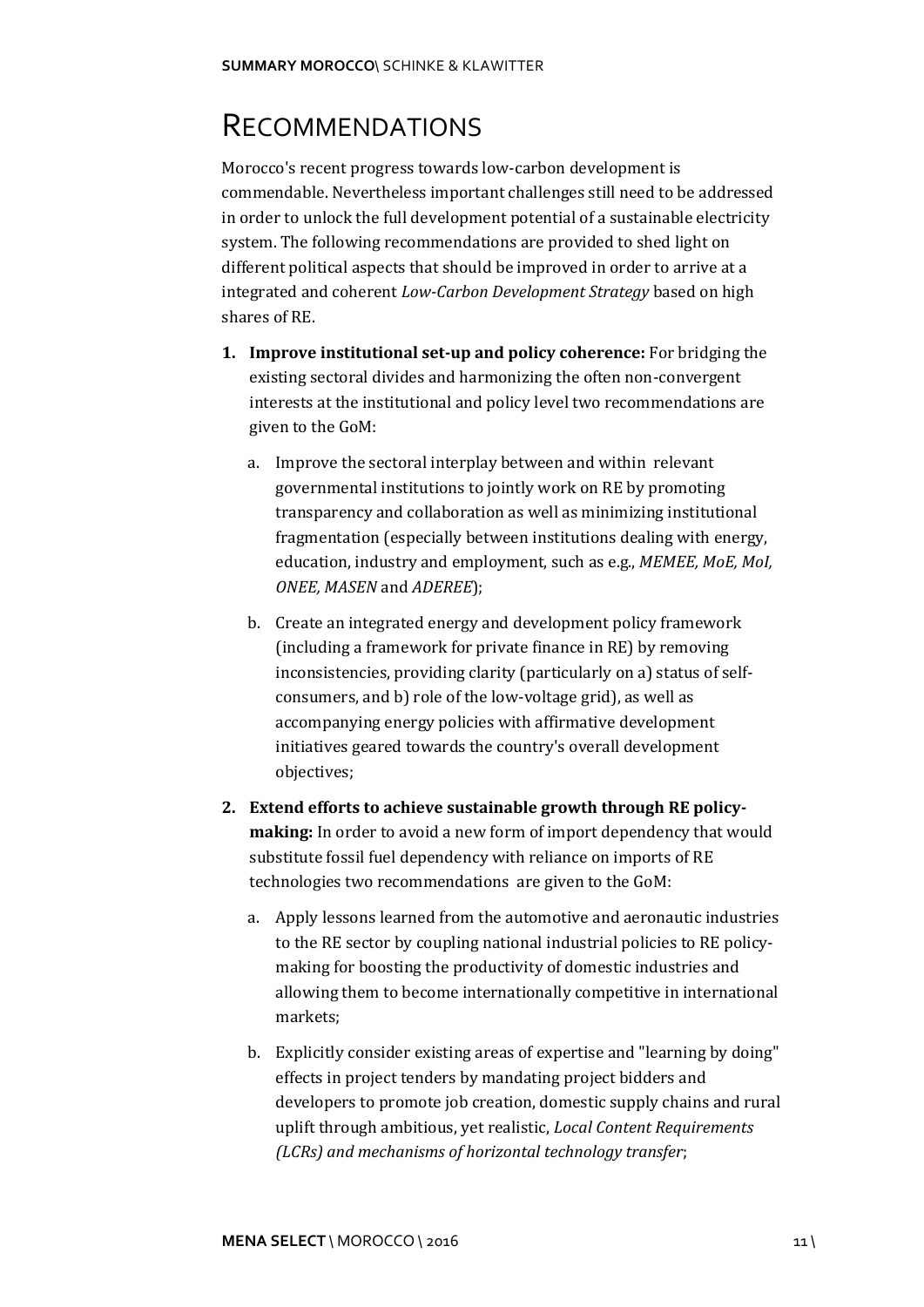- **3. Phase out fossil subsidies in the power sector:** For unlocking the full potential of centralized and decentralized RE technologies to contribute to electricity generation two recommendations are given to the GoM:
	- a. Adopt a cost-based approach to gradually replace electricity subsidies and set electricity tariffs for residual and industrial consumers that match production with sale prices in order to encourage higher penetration of RE into the grid (including medium and low voltage) as well as the take-off of energy efficiency practices amongst consumers;
	- b. Accompany the phase out of electricity subsidies with improvements in social services, such as health, education and infrastructure, that are targeting poor households in particular;
- **4. Increase absorptive capacities and R&D in RE deployment:** In order to match national curriculums to RE market requirements and build up a knowledge base that is able to absorb foreign expertise and technologies two recommendations are given to the GoM:
	- a. Establish a market orientated research framework by linking vocational training and university programs (especially in science, engineering and technical studies) with activities of the RE-industry, for example through joint education-industry clusters (R&D platforms) or partnerships (joint lectures, internships etc.);
	- b. Increase the role of universities and its researchers of transferring international knowledge to the domestic labour market by fostering exchange programs with the international scientific community